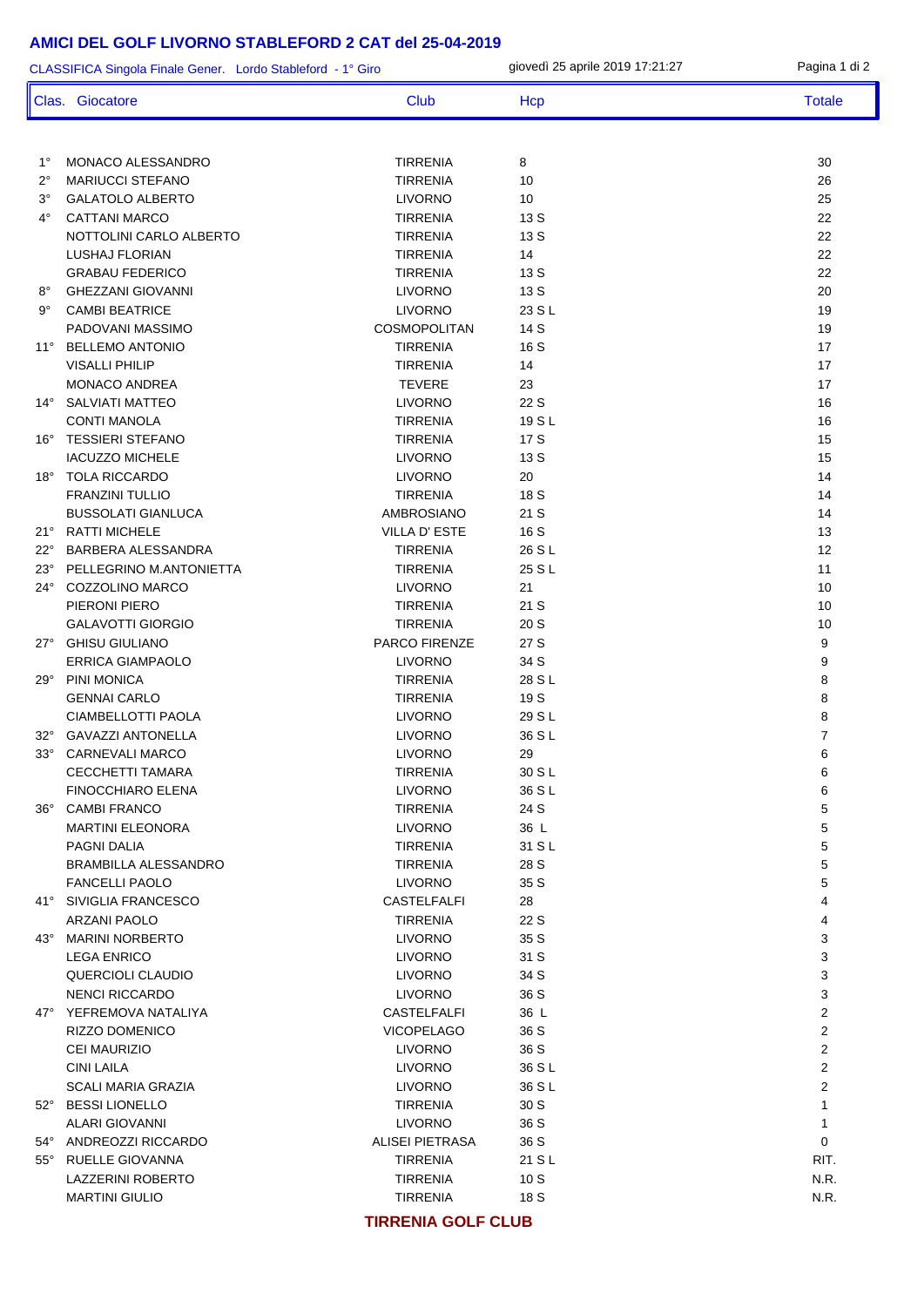| CLASSIFICA Singola Finale Gener. Lordo Stableford - 1° Giro     |                                        | giovedì 25 aprile 2019 17:21:27 | Pagina 2 di 2        |
|-----------------------------------------------------------------|----------------------------------------|---------------------------------|----------------------|
| l Clas.<br>Giocatore                                            | Club                                   | Hcp                             | Totale               |
| LOCCATELLI LUCIANA<br><b>BALDASSERONI LUIGI</b><br>PINI FILIPPO | TIRRENIA<br><b>LIVORNO</b><br>TIRRENIA | 34 S L<br>36 S<br>23            | N.R.<br>N.P.<br>N.P. |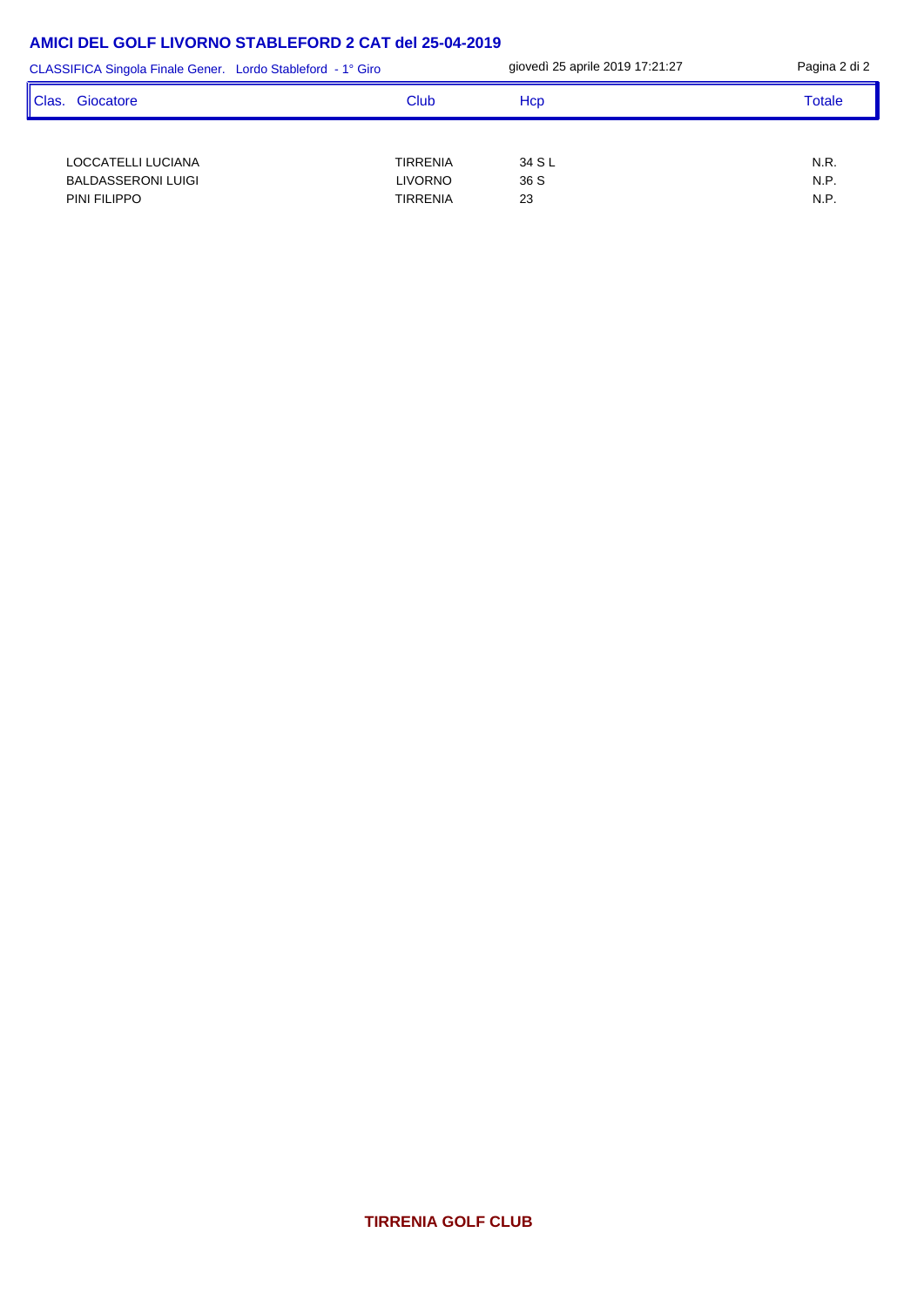|              | CLASSIFICA Singola Finale Gener. 1° Categoria Netto Stableford - 1° Giro |                     | giovedì 25 aprile 2019 17:22:05 | Pagina 1 di 1 |
|--------------|--------------------------------------------------------------------------|---------------------|---------------------------------|---------------|
|              | Clas. Giocatore                                                          | <b>Club</b>         | Hcp                             | <b>Totale</b> |
|              |                                                                          |                     |                                 |               |
| $1^{\circ}$  | MONACO ALESSANDRO                                                        | <b>TIRRENIA</b>     | 8                               | 38            |
| $2^{\circ}$  | <b>MARIUCCI STEFANO</b>                                                  | <b>TIRRENIA</b>     | 10                              | 36            |
|              | <b>LUSHAJ FLORIAN</b>                                                    | <b>TIRRENIA</b>     | 14                              | 36            |
| $4^\circ$    | <b>CATTANI MARCO</b>                                                     | <b>TIRRENIA</b>     | 13S                             | 35            |
|              | <b>GALATOLO ALBERTO</b>                                                  | <b>LIVORNO</b>      | 10                              | 35            |
|              | NOTTOLINI CARLO ALBERTO                                                  | <b>TIRRENIA</b>     | 13S                             | 35            |
|              | <b>GRABAU FEDERICO</b>                                                   | <b>TIRRENIA</b>     | 13S                             | 35            |
| $8^{\circ}$  | <b>GHEZZANI GIOVANNI</b>                                                 | <b>LIVORNO</b>      | 13S                             | 32            |
| 9°           | <b>TESSIERI STEFANO</b>                                                  | <b>TIRRENIA</b>     | 17 S                            | 31            |
|              | <b>BELLEMO ANTONIO</b>                                                   | <b>TIRRENIA</b>     | 16 S                            | 31            |
|              | PADOVANI MASSIMO                                                         | <b>COSMOPOLITAN</b> | 14 S                            | 31            |
| $12^{\circ}$ | <b>FRANZINI TULLIO</b>                                                   | <b>TIRRENIA</b>     | 18 S                            | 29            |
|              | <b>VISALLI PHILIP</b>                                                    | <b>TIRRENIA</b>     | 14                              | 29            |
| $14^{\circ}$ | <b>IACUZZO MICHELE</b>                                                   | <b>LIVORNO</b>      | 13 S                            | 28            |
| $15^\circ$   | <b>RATTI MICHELE</b>                                                     | <b>VILLA D'ESTE</b> | 16 S                            | 27            |
| $16^\circ$   | LAZZERINI ROBERTO                                                        | <b>TIRRENIA</b>     | 10S                             | N.R.          |
|              | <b>MARTINI GIULIO</b>                                                    | <b>TIRRENIA</b>     | 18 S                            | N.R.          |